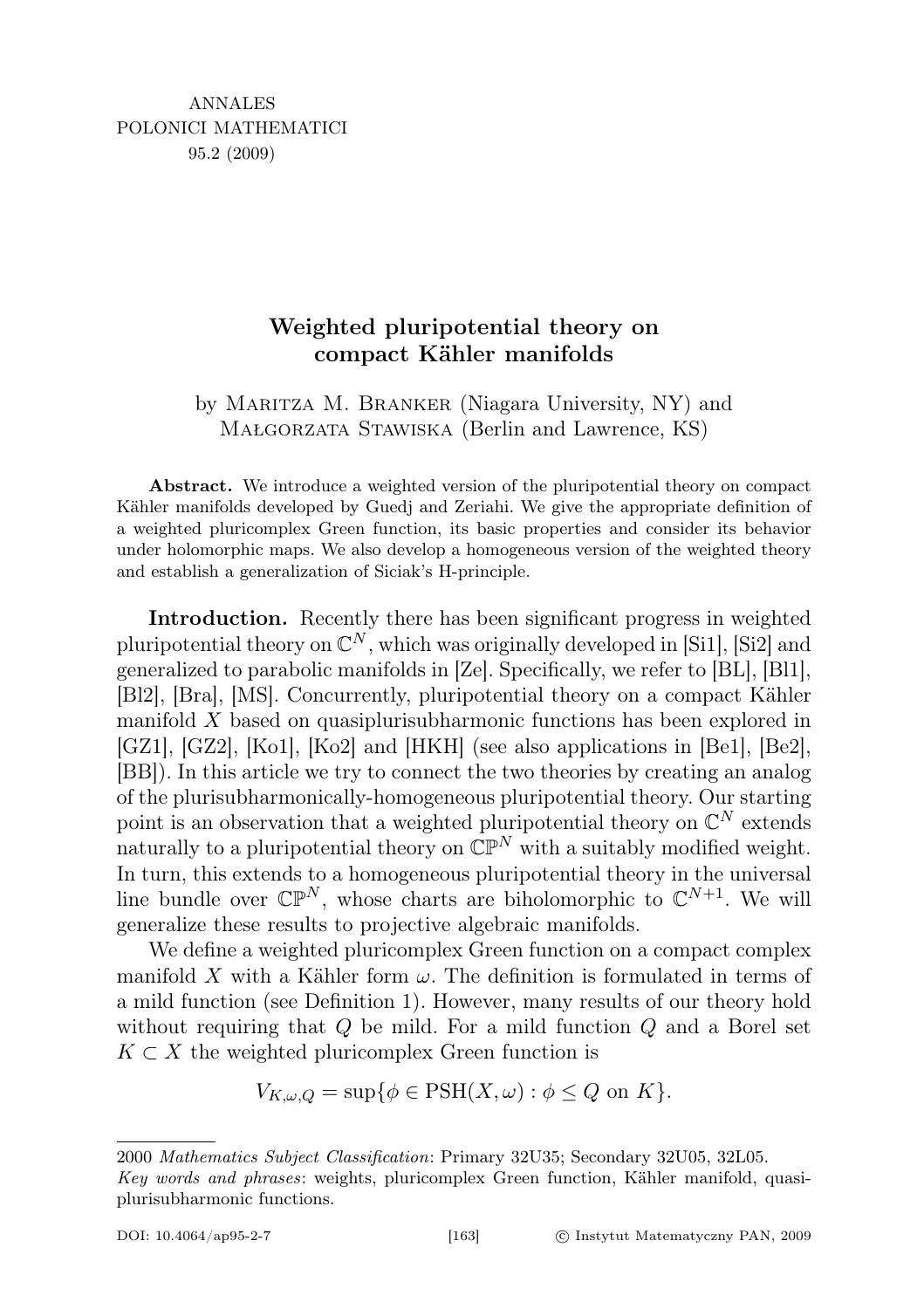Basic properties of  $V_{K,\omega,Q}$  are stated and proved in Section 1, followed by the extension of the weighted pluripotential theory in  $\mathbb{C}^N$  to a suitable weighted pluripotential theory on  $\mathbb{CP}^N$ . In the case when X admits a positive line bundle (which by Kodaira's embedding theorem is equivalent to  $X$  being projective algebraic) we obtain more specific results, in particular generalizations of Siciak's H-principle and of some classical approximation results. Another interesting consequence is the following theorem (Theorem 5, Section 2):

THEOREM. Let  $(X, \omega)$  be a compact Kähler manifold and  $f: X \to X$  a holomorphic surjection. Assume that there exist  $\alpha$  and  $\beta$ ,  $1 < \alpha \leq \beta$ , such that

 $\alpha f_*(\text{PSH}(X,\omega)) \subset \text{PSH}(X,\omega), \quad f^*(\text{PSH}(X,\omega)) \subset \beta \cdot \text{PSH}(X,\omega).$ 

Then for every Borel set  $K \subset X$  and every mild function Q on X,

 $\alpha V_{f^{-1}(K),\omega,f^*Q/\alpha}(x) \leq V_{K,\omega,Q} \circ f(x) \leq \beta V_{f^{-1}(K),\omega,f^*Q/\beta}.$ 

In fact, the similarity between Theorem 2.12 in [Bra] and Theorem 1 in [St1] (both of which are generalized versions of Theorem 5.3.1 in [Kl]) provided initial motivation for our work. These two results turn out to be special cases of the theorem above.

1. Weighted pluricomplex Green functions. Throughout the paper we assume that X is a connected compact Kähler manifold. Let  $\omega$  be a closed real  $(1, 1)$ -current on X with continuous local potentials. Following [Ko1] and [GZ1], the class of  $\omega$ -plurisubharmonic functions is defined as

 $PSH(X, \omega) = \{v \in L^1(X, \mathbb{R} \cup \{-\infty\}) : dd^c v \geq -\omega \text{ and }$ 

 $v$  is upper semicontinuous.

(On  $X = \mathbb{CP}^N$  such a class was introduced in [BT2].) The  $\omega$ -pluricomplex Green function of a Borel set  $K \subset X$  is defined as

$$
V_{K,\omega}(x) = \sup\{v(x) : v \in \text{PSH}(X,\omega), v|_{K} \le 0\}
$$

Consider the class  $PSH(X, \omega)$ , where  $\omega$  is a Kähler form on X with local potentials  $\phi_j : U_j \to \mathbb{R}$  for an open cover  $\{U_j\}_{j=0}^m$  of X by coordinate neighborhoods.

DEFINITION 1. Let  $Q: X \to \mathbb{R} \cup \{+\infty\}$  be a function such that the function  $\exp(-Q + \phi_j)$  is continuous in  $U_j$ ,  $j = 1, \ldots, m$ , and  $\{Q \neq +\infty\}$  is not a pluripolar subset of  $X$ . We will call  $Q$  satisfying these assumptions a mild function. Note that mild functions are necessarily lower semicontinuous.

DEFINITION 2. For a mild function Q on X and a Borel set  $K \subset X$  let us define the weighted  $\omega$ -pluricomplex Green function as

$$
V_{K,\omega,Q} = \sup \{ \phi \in \text{PSH}(X,\omega) : \phi \le Q \text{ on } K \}.
$$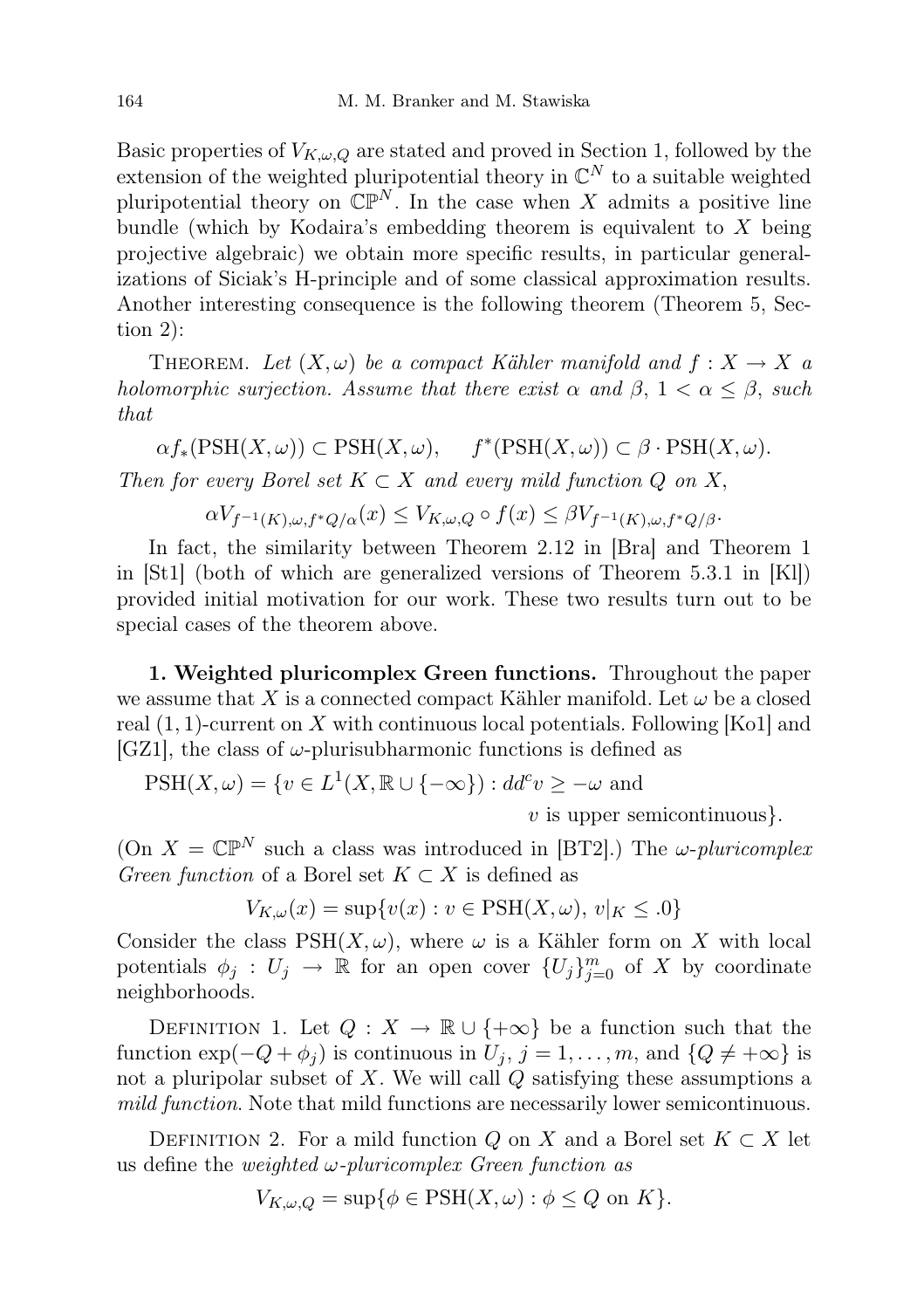The following properties are direct consequences of our definition of  $V_{K,\omega,Q}$ .

PROPOSITION 1. Let  $K, K_1, K_2$  be Borel subsets of X and  $Q, Q_1, Q_2$  be mild functions.

- (i) If  $Q_1 \leq Q_2$  on K then  $V_{K,\omega,Q_1} \leq V_{K,\omega,Q_2}$ .
- (ii) If  $K_1 \subset K_2$  then  $V_{K_2,\omega,Q} \leq V_{K_1,\omega,Q}$ .
- (iii) Let Q be a mild function that belongs to the class  $\text{PSH}(X,\omega)$ . Then  $V_{X,\omega,Q} = Q.$
- (iv) Let  $\omega'$  be cohomologous to  $\omega$ , that is,  $\omega' = \omega + dd^c \xi$  for  $\xi \in L^1(X)$ . If  $\xi$  is mild and continuous, then  $V_{K,\omega',Q} = V_{K,\omega,Q-\xi} + \xi$ .

We continue to establish basic properties of the weighted pluricomplex Green function in Propositions 2 and 3.

PROPOSITION 2. Let E be a Borel set in X and Q a mild function on X. If E is not  $\text{PSH}(X,\omega)$ -polar then  $V_{E,\omega,Q}^* \in \text{PSH}(X,\omega)$ .

Proof. By Choquet's lemma there exists an increasing sequence of functions  $\phi_i \in \text{PSH}(X, \omega)$  such that  $\phi_i \leq Q$  on E and

$$
V_{E,\omega,Q}^* = (\lim_{j \to \infty} \phi_j)^*.
$$

It follows from Proposition 2.6(2) in [GZ1] that  $V_{E,\omega,Q}^* \in \text{PSH}(X,\omega)$ .

PROPOSITION 3. Let E be a Borel subset of X and P a  $PSH(X, \omega)$ -polar set. Then

$$
V_{E\cup P,\omega,Q}^* = V_{E,\omega,Q}^*.
$$

*Proof.* Recall that a set P is said to be  $PSH(X,\omega)$ -polar if it is included in the  $-\infty$ -locus of some function  $\psi \in \text{PSH}(X, \omega)$  which is not identically  $-\infty$  on X. By Prop. 1(ii) we have  $V^*_{E\cup P,\omega,Q}$  ≤  $V^*_{E,\omega,Q}$ . We will show that  $V_{E,\omega,Q}^* \leq V_{E\cup P,\omega,Q}^*$ . Suppose  $u \in \text{PSH}(\tilde{X},\omega)$  with  $u \leq Q$  on E and let  $v \in \text{PSH}(X,\omega)$  be such that  $P \subset \{v = -\infty\}$ . We may assume  $v \leq Q$  on E. Then for each  $\varepsilon > 0$ ,

$$
(1 - \varepsilon)u + \varepsilon v \le V_{E \cup P, \omega, Q} \le V_{E \cup P, \omega, Q}^*.
$$

Therefore  $u \leq V^*_{E \cup P, \omega, Q}$  on X and by taking the supremum,  $V^*_{E, \omega, Q}$  $V_{E\cup P,\omega,Q}^*$ .

Now we will discuss how weighted pluripotential theory on  $\mathbb{C}^N$  can be extended to a suitable weighted pluripotential theory on  $\mathbb{CP}^N$ . Recall that in the weighted theory on  $\mathbb{C}^N$  one begins with an admissible weight function on a closed set  $K \subset \mathbb{C}^N$ . An admissible weight w is a nonnegative upper semicontinuous function w on  $\mathbb{C}^N$  with  $\{z \in K : w(z) > 0\}$  nonpluripolar and satisfying the boundedness condition  $\lim_{|z|\to\infty} |z| w(z) = 0$  if K is an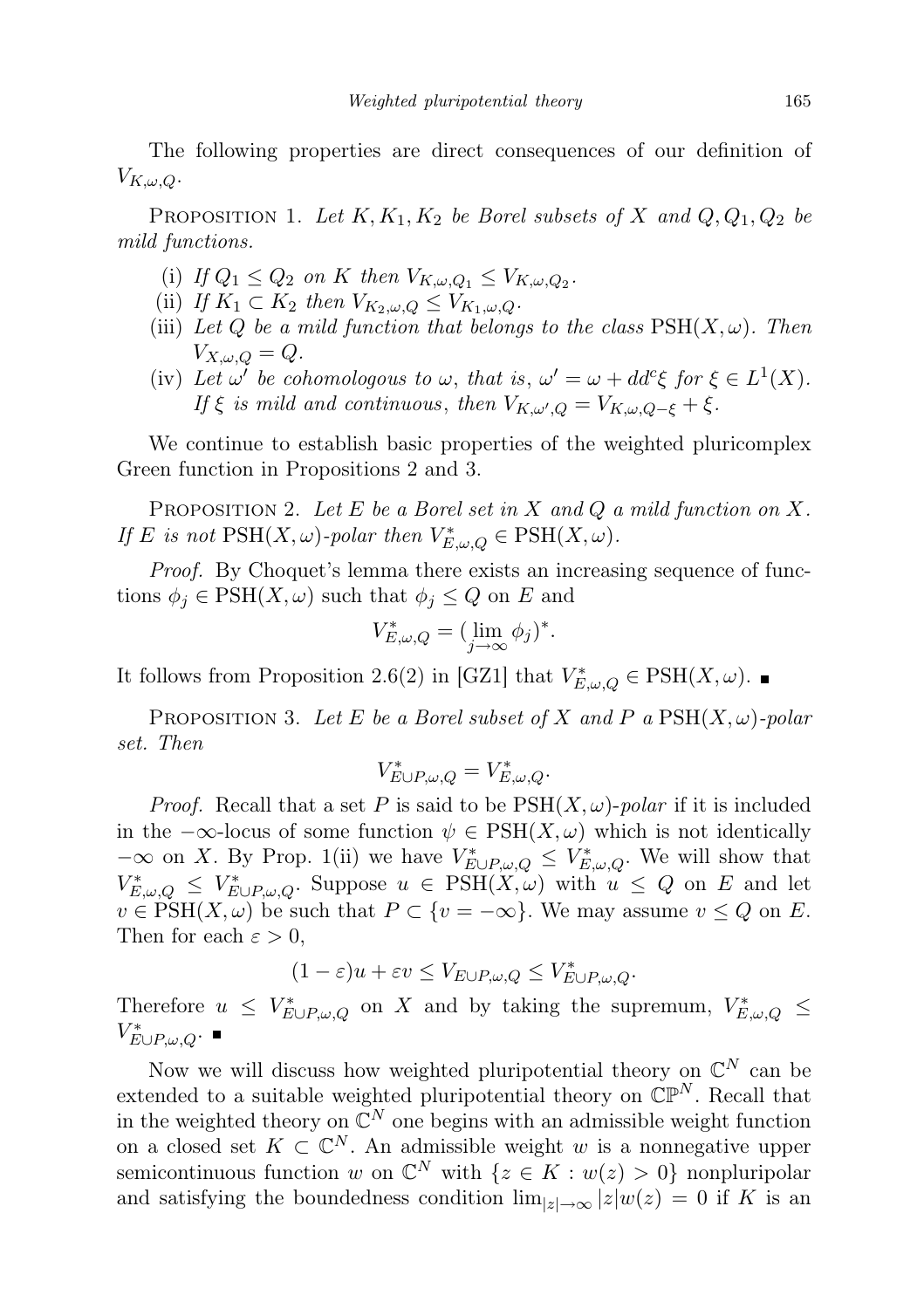unbounded set (cf. [BL], [Bl1], [ST]). Let  $Q = -\log w$ . Then the weighted pluricomplex Green function of  $K$  is defined as

$$
V_{K,Q} = \sup\{u \in \mathcal{L} : u \le Q \text{ on } K\}.
$$

Let  $[Z_0 : \ldots : Z_N]$  be homogeneous coordinates in  $\mathbb{CP}^N$  and  $z_{i,k} :=$  $Z_k/Z_j$  in  $U_j = \{Z_j \neq 0\}$ . (The set  $U_0$  is identified with  $\mathbb{C}^N$  and  $z_{0,k} = z$  $z_k, k = 1, \ldots, N$ , are affine coordinates.) In these coordinates, let  $\widetilde{w}(Z_0 : Z_0)$  $\ldots$ :  $Z_N$ ) =  $w(z_1, \ldots, z_N)/|Z_0|$  in  $U_0$ , where w is nonnegative and upper semicontinuous with  $\{w > 0\}$  nonpluripolar, but not necessarily satisfying the boundedness condition. The expression  $W(Z) := ||Z|| \widetilde{\omega}(Z)$  defines a homogeneous function of order 0 in  $\mathbb{C}^{N+1} \setminus \{Z_0 = 0\}$ . We have  $W(Z) =$  $\varphi_0(z) + \log w(z)$  for  $Z_0 \neq 0$ , where  $\varphi(z) = (1/2) \log(1 + |z|^2)$ . To obtain an upper semicontinuous function (still denoted by W) globally on  $\mathbb{CP}^N$ , with all values greater than or equal to 0, we take

$$
\sqrt{|Z_1|^2 + \dots + |Z_N|^2} \widetilde{w}(0:Z_1:\dots:Z_N) = \limsup_{0 \neq Y_0 \to 0, Y_j \to Z_j} ||Y|| \widetilde{w}(Y)
$$

for  $Y = (Y_0, \ldots, Y_N)$ .

The boundedness condition is equivalent to the property that this global function is identically zero on the hyperplane  $\{Z_0 = 0\}$ . This is because  $\lim_{|z|\to\infty} |z|w(z) = \lim_{|z|\to\infty} \sqrt{1+|z|^2}w(z)$ . We will assume a weaker condition, namely that W is bounded in  $\mathbb{CP}^N$ . The following example demonstrates that the boundedness condition is too restrictive when constructing a weighted pluripotential theory on complex manifolds.

EXAMPLE 1. Let  $\omega_{\text{FS}}$  be the Fubini–Study Kähler form on  $X = \mathbb{CP}^N$ with local potentials  $\phi_j = (1/2) \log(1 + \sum_{k \neq j} |z_{j,k}|^2)$  in the coordinate neighborhoods  $U_j = \{Z_j \neq 0\}$  with  $j = 0, 1, ..., N$ , and let K be a subset of  $\mathbb{C}^N \subset \mathbb{CP}^N$ . For  $Z \in \mathbb{CP}^N$  define  $Q_j(Z) = \phi_j(Z), j = 0, \ldots, N$ , so that  $Q_0(z) = \log(\sqrt{1 + ||z||^2})$  for  $z \in \mathbb{C}^N$ . The natural 1-to-1 correspondence between  $\text{PSH}(X,\omega_{\text{FS}})$  and the class  $\mathcal{L}(\mathbb{C}^N)$  of plurisubharmonic functions with logarithmic growth at infinity, presented explicitly in Example 1.2 in [GZ1], gives the following:

$$
V_{K,Q_0}(x) = \sup \{ u(x) : u \in \mathcal{L}(\mathbb{C}^N), u(z) \le \log \sqrt{1 + ||z||^2} \ \forall z \in K \}
$$
  
= 
$$
\sup \{ u(x) : u \in \mathcal{L}(\mathbb{C}^N), u(z) - (1/2) \log(1 + |z|^2) \le 0 \ \forall z \in K \}
$$
  
= 
$$
\sup \{ v(x) + (1/2) \log(1 + |x|^2), v \in \text{PSH}(\mathbb{CP}^N, \omega_{\text{FS}}) : v|_K \le 0 \}
$$
  
= 
$$
V_{K,\omega_{\text{FS}}}(x) + (1/2) \log(1 + |x|^2)
$$

for every  $x \in \mathbb{C}^N$ . Assume now that K is not  $\mathrm{PSH}(\mathbb{CP}^N, \omega_{\mathrm{FS}})$ -polar. Then  $V^*_{K,\omega_{\text{FS}}} \in \text{PSH}(\mathbb{CP}^N, \omega_{\text{FS}})$  and  $V^*_{K,Q_0} \in \mathcal{L}(\mathbb{C}^N)$ . For a point Z on the hyper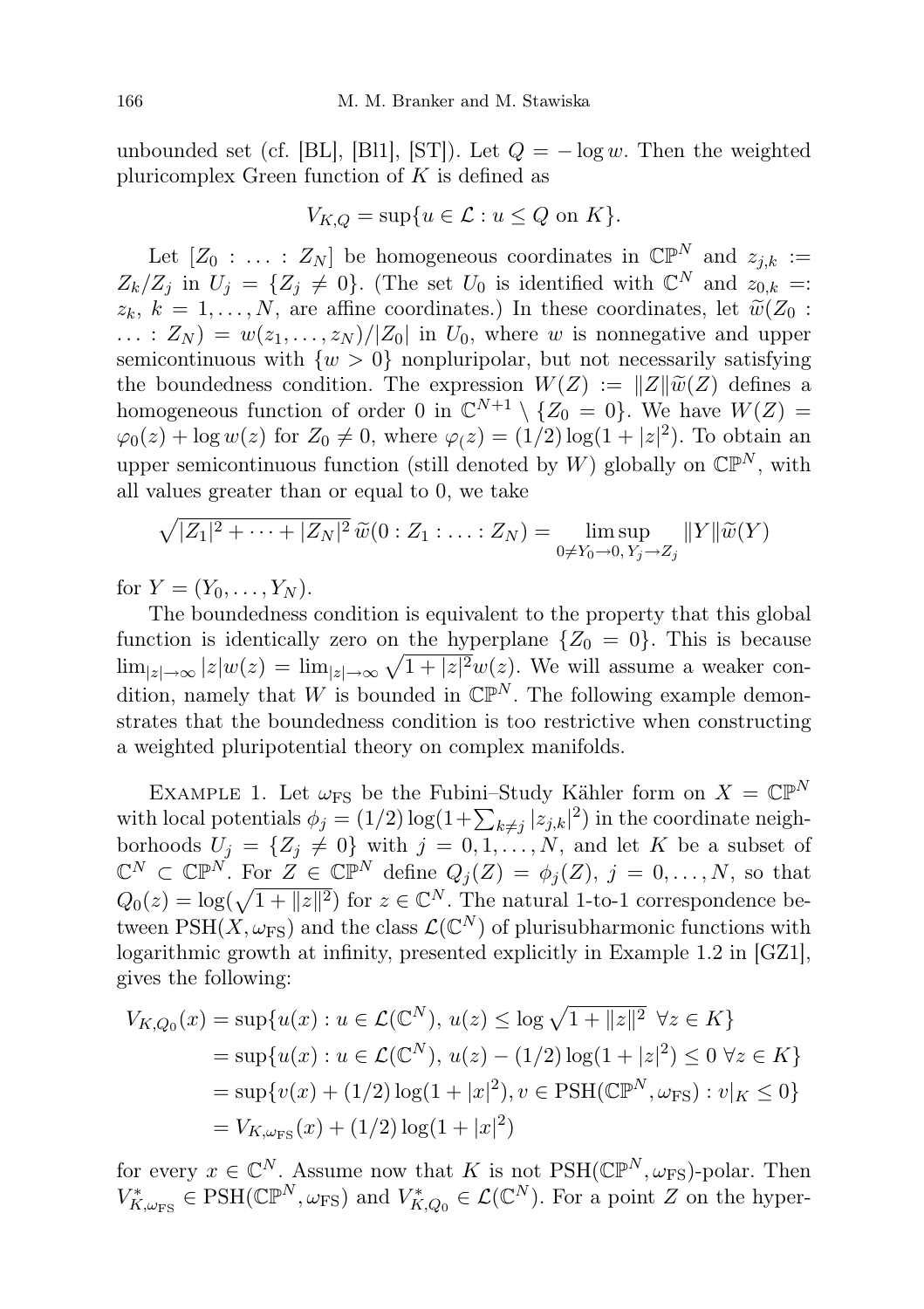plane at infinity  $\{Z_0 = 0\}$  we get

$$
V_{K,\omega_{\text{FS}}}^{*}(Z) = \limsup_{x \to Z, x \in \mathbb{C}^N} (V_{K,Q_0}^{*}(x) - (1/2) \log(1+|x|^2)).
$$

Note that the function  $w(z) = \exp(-Q_0(z))$  in our example does not satisfy the boundedness condition in  $\mathbb{C}^N$ . Indeed, the function  $||Z|| \widetilde{w(z)} =$  $\exp(-Q_j(Z) + \phi_j(Z))$  for  $Z \in U_j$ ,  $j = 0, \ldots, N$ , is a constant function 1 on  $\mathbb{CP}^N$ . We draw the reader's attention to the paper [Bl2], in which a relation between weighted theory in  $\mathbb{C}^N$  and standard pluripotential theory in  $\mathbb{C}^{N+1}$  is outlined. Examples considered in Section 5 of that paper deal with a weight function  $w$  which is given as the Hartogs radius of a domain with balanced fibers in  $\mathbb{C}^{N+1}$  (for the definition and basic properties, see [Sh]). Such a function is upper semicontinuous, but as shown in [Bl2], does not have to satisfy the boundedness condition on  $\mathbb{C}^N$ . Furthermore, the results of [Si2] as well as [MS] were obtained without assuming the boundedness condition. It thus seems reasonable to weaken this condition when working on complex manifolds. In [Gu] a notion of a "convex" hull with respect to a closed real  $(1, 1)$ -current T is considered where the functions f defining the hull satisfy the condition that  $\exp(f + \phi)$  are continuous, with  $\phi$  continuous local potentials for T. We adopted an analogous condition as part of our definition of a mild function.

The method demonstrated in Example 1 can also be used to prove the following:

PROPOSITION 4. Let  $K \subset \mathbb{C}^N \cong \{Z_0 \neq 0\}$ . For a mild function Q on  $\mathbb{CP}^N$  with respect to  $\omega = \omega_{\text{FS}}$  define

 $q(z_1, \ldots, z_N) = q(Z_1/Z_0, \ldots, Z_N/Z_0) = Q(Z) - \log(||Z||/||Z_0||), \quad Z_0 \neq 0.$ Conversely, for a lower semicontinuous q on  $\mathbb{C}^N$ , consider

 $Q(Z) = q(Z_1/Z_0, \ldots, Z_N/Z_0) + \log ||Z|| + \log |Z_0|,$ 

together with its lower semicontinuous regularization as  $Z_0 \rightarrow 0$ . Then for all  $x \in \mathbb{C}^N$ ,

$$
V_{K,q}(x) = V_{K,\omega,Q}(x) - (1/2) \log(1 + ||x||^2).
$$

Consider now a holomorphic line bundle L over a compact Kähler manifold X. Recall that a (singular) metric on  $L$  can be given (cf. [De], [DPS]) by a collection of real-valued functions  $h = \{h_i\}$  on X, defined in a trivializing cover  $\{U_i\}$ , such that  $h_j = h_i + \log |g_{ij}|$ , where  $g_{ij}$  are transition functions for L. The metric is called *positive* if all  $h_j$  are plurisubharmonic. (The notion of positivity is used here in the weak sense.) In particular, a smooth metric  $\{\phi_i\}$  such that  $\omega = dd^c \phi_i$  is a Kähler form will be positive.

If L is a positive line bundle and  $\omega = [c_1(L)]$ , there is a 1-to-1 correspondence between the family of all positive metrics on L and the class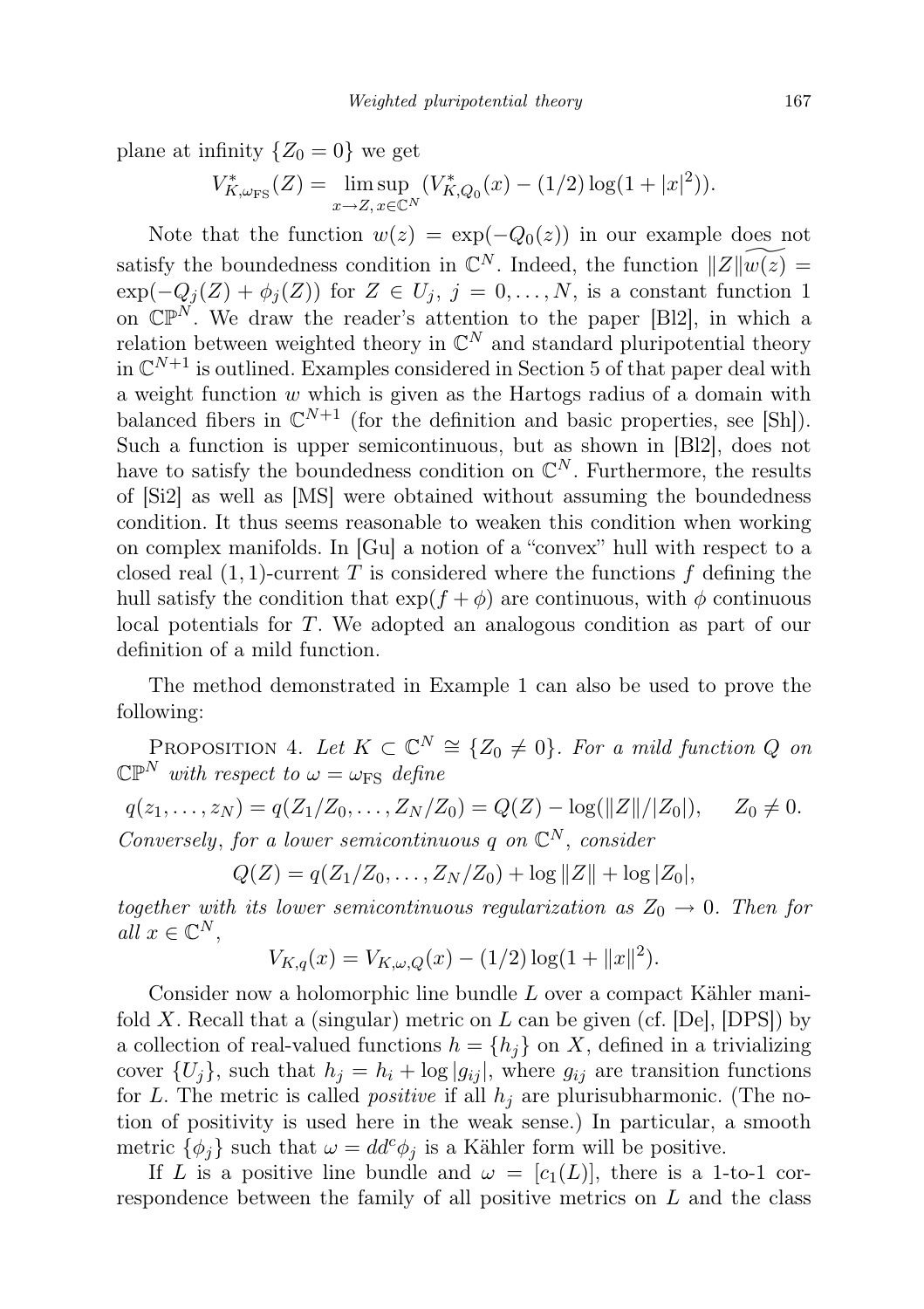PSH(X,  $\omega$ ). In the case of  $X = \mathbb{CP}^N$  with the Fubini–Study form  $\omega$ , this correspondence is equivalent to the H-principle due to Siciak ([Si3]).

PROPOSITION 5 (cf. [Gu, property (iv), p. 456]). Let h be a logarithmically homogeneous plurisubharmonic nonnegative function on  $\mathbb{C}^{N+1}$ . Then h defines a positive metric on  $\mathbb{CP}^N$ . Conversely, each positive metric on  $\mathbb{CP}^N$ defines a logarithmically homogeneous psh function on  $\mathbb{C}^{N+1}$ .

Proof. By logarithmic homogeneity we have

$$
v(Z_0/Z_k,...,1,...,Z_N/Z_k) = v(Z) - \log |Z_k|
$$
 in  $\{Z_k \neq 0\}.$ 

Hence  $v_k = v_i + \log |Z_k/Z_i|$  in  $U_i \cap U_k$  and all  $v_i$  are plurisubharmonic. To prove the converse, take  $h_0 = h|_{U_0}$ . The function  $v(Z) = h_0(Z) +$  $\log |Z_0|$  in  $U_0$ , and  $v(0, Z_1, \ldots, Z_N) = \limsup_{Y_0 \to 0, Y_j \to Z_j} v(Y_0, Y_1, \ldots, Y_N)$ is plurisubharmonic. Since it also satisfies  $v(\lambda Z) = v(Z) + \log |\lambda|$  for  $\lambda \in \mathbb{C}$ , our proof is complete.  $\blacksquare$ 

By Example 1.2 in [GZ1], the class  $\mathcal{L}(\mathbb{C}^N)$  corresponds in a 1-to-1 manner to the class of  $PSH(\mathbb{CP}^N, \omega)$  functions, which in turn correspond in a 1-to-1 manner to positive metrics on the (positive) hyperplane bundle over  $\mathbb{CP}^N$ . Thus Proposition 5 establishes a 1-to-1 correspondence between logarithmically homogeneous functions  $\tilde{v}$  on  $\mathbb{C}^{N+1}$  and functions v in the class  $\mathcal{L}(\mathbb{C}^N)$ <br>so that  $\tilde{x}(1, z) = v(z)$  for  $z \in \mathbb{C}^N$  that is the H principle. This well known so that  $\tilde{v}(1, z) = v(z)$  for  $z \in \mathbb{C}^N$ , that is, the H-principle. This well-known<br>correspondence has been utilized in many works, most recently in [Be3] correspondence has been utilized in many works, most recently in [Be3].

If L is a positive line bundle over X, then its dual  $L'$  is negative ([GF, Prop. VI.6.1 and VI.6.2]). Hence there exists a system of trivializations  $\theta_i$ :  $L'|_{U_i} \to U_i \times \mathbb{C}$  with transition functions  $G_{ik} = g_{ik}^{-1} = g_{ki}$  and a smooth metric  $\{h_i\}$  on L such that the smooth function  $\chi_h$  :  $L' \to \mathbb{R}$ , defined as  $\chi_h \circ \theta_i^{-1}(x,t) = H_i(x) \cdot |t|^2$ , is strictly plurisubharmonic outside the zero section of L', where  $H_i(x) = \exp 2h_i(x)$ ,  $x \in U_i$ . As a simple example of a negative line bundle we can take the universal line bundle over  $\mathbb{CP}^N$ ,  $\mathcal{O}(-1) := \{ ([Z], \xi) \in \mathbb{CP}^N \times \mathbb{C}^N : \xi \in \mathbb{C} \cdot Z, Z \in \mathbb{C}^{N+1} \setminus \{0\}, [Z] = \mathbb{C}^* \cdot Z \}.$ That is, the fiber of  $\mathcal{O}(-1)$  over a point  $[Z] \in \mathbb{CP}^N$  is the complex line in  $\mathbb{C}^{N+1}$  generated by  $(Z_0, \ldots, Z_N)$ . The function  $\chi \circ \theta_i^{-1}(Z,t) = |t|^2 |Z_i|^{-2} ||Z||^2$ for  $Z_i \neq 0$ , associated with the Fubini–Study metric on the dual line bundle  $\mathcal{O}(1)$  over  $\mathbb{CP}^N$ , is plurisubharmonic.

The above characterization of negative line bundles as those whose zero section has a strongly pseudoconvex neighborhood (due to Grauert, see [Gr]) leads to the following generalization of Siciak's H-principle:

THEOREM 1 (cf.  $[GF, Prop. VI.6.1]$ ). Let L be a positive line bundle over a compact Kähler manifold X and let  $d > 0$ . Let  $\mathcal{H}^+_d$  denote the family of all functions  $\chi \in \text{PSH}(L')$  which are nonnegative, not identically 0 and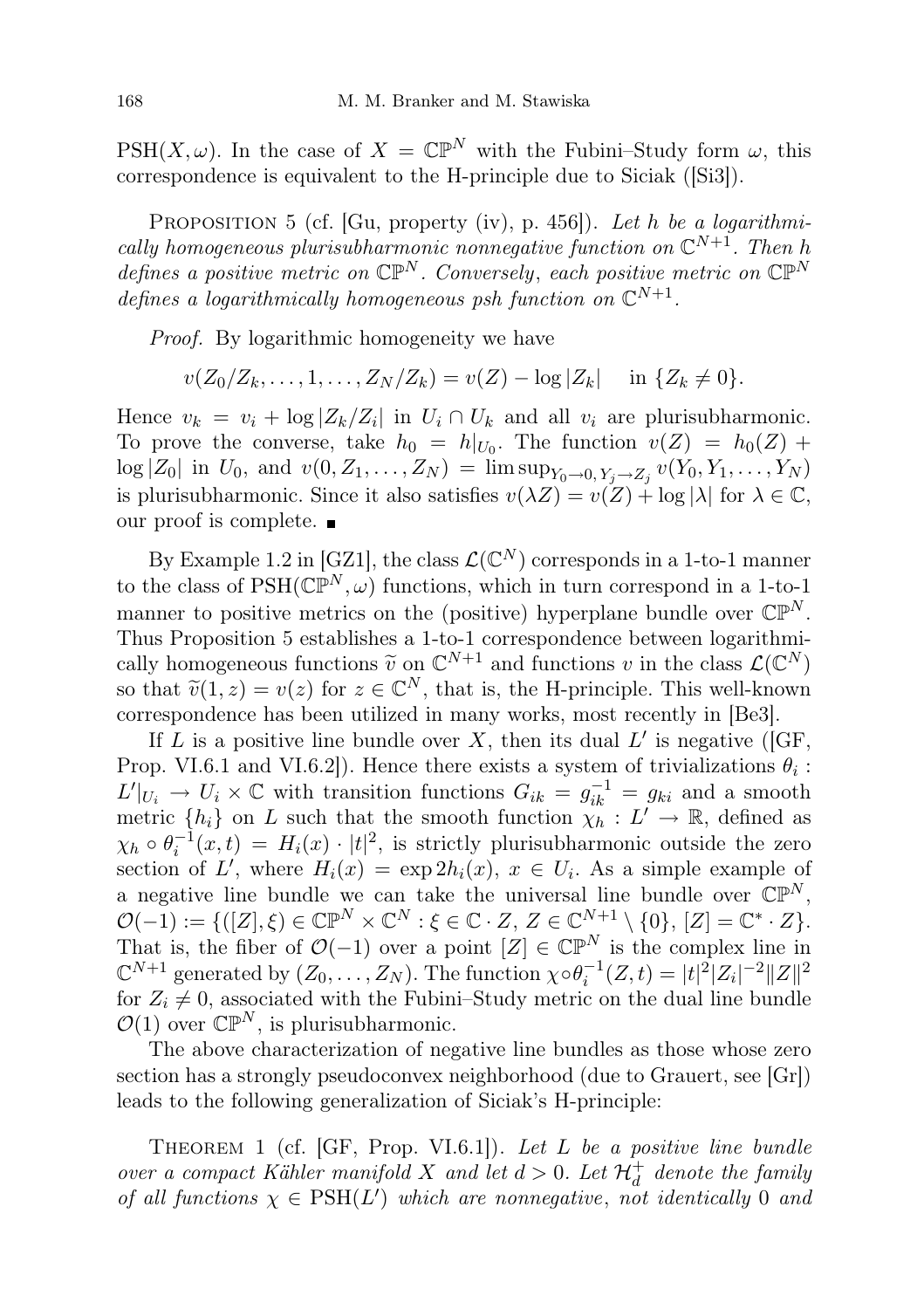absolutely homogeneous of order d in each fiber. Then there is a one-to-one correspondence between  $\mathcal{H}^+_d$  and the class of positive metrics on L.

*Proof.* Consider a system of trivializations  $\theta_i : L'|_{U_i} \to U_i \times \mathbb{C}$  with transition functions  $G_{ik} = g_{ki} = 1/g_{ik}$ . Let  $\chi \in \mathcal{H}_d^+$ . For  $x \in U_i$ ,  $t \neq 0$  define

$$
H_i(x) := \chi \circ \theta_i^{-1}(x,t) / |t|^d.
$$

Note that this expression does not depend on t. We have  $\chi \circ \theta_i^{-1}(x,t) =$  $\chi\circ \theta_k^{-1}$  $k_k^{-1}(x, G_{ki}(x)t)$ , hence by absolute homogeneity of order d,  $H_k(x) =$  $|G_{ki}(x)|^d H_i(x)$  in  $U_i \cap U_k$ . Taking  $h_i = (1/d) \log H_i$  in  $U_i$  we get a collection of plurisubharmonic functions satisfying  $h_k = \log |g_{ik}| + h_i$ , i.e., a positive metric on L. Conversely, let  $\{h_i\}$  be a metric on L. The function  $\chi$  on L' defined as  $\chi \circ \theta_i^{-1}(x,t) = \exp(d h_i(x)) \cdot |t|^d$  is plurisubharmonic if and only if the  $h_i$  are, so for a positive metric the associated function  $\chi$  is in  $\mathcal{H}_d^+$ .

Unless otherwise indicated, we will work with  $\mathcal{H}^+ := \mathcal{H}^+_1$ . Note that if we take L' in Theorem 1 to be the universal line bundle U over  $\mathbb{CP}^N$ , then the trivialization  $\theta_i : \pi^{-1}(U_i) \to U_i \times \mathbb{C}$  is given as  $\theta_i(t(Z)) = ([Z_0 :$ ... :  $Z_N$ ,  $tZ_i$ ). Hence for a function  $\chi \in \mathcal{H}^+$  we have  $\chi \circ \theta_i^{-1}([Z_0 : \dots :$  $Z_N$ ,  $t) = h_i([Z_0: \dots: Z_N]) + \log |Z_i| + \log |t|$  for  $Z_i \neq 0$ , where the  $h_i$ define a metric on  $\mathbb{CP}^N$ . By Proposition 5, over the chart  $Z_0 \neq 0$  we get  $\chi(tZ) = v(Z_1/Z_0, \ldots, Z_N/Z_0) + \log|t|$  for  $t \neq 0$  with v plurisubharmonic. That is,  $\chi$  defines a logarithmically homogeneous psh function on  $\mathbb{C}^{N+1}$ .

For a positive holomorphic line bundle L over a compact Kähler manifold X there is a precise relation between the weighted pluricomplex Green function with respect to  $\omega = [c_1(L)]$  of a Borel set K in X and an  $\mathcal{H}^+$ -envelope of some associated set  $\tilde{K}$  in the dual bundle L'. It generalizes the formulas obtained by Bloom in [Bl2].

For the weight Q on X consider the collection  $q_i = Q - \phi_i$ , where  $\omega =$  $dd^c \phi_i$  in  $U_i$  and the  $U_i$  form a trivializing cover for L. For  $K \subset X$  define  $\widetilde{K} \subset L'$  by taking

$$
\widetilde{K} \cap \pi^{-1}(U_i) = \{ \theta_i^{-1}(x, t) : x \in U_i \cap K, |t| = \exp(-q_i(x)) \}.
$$

This set is well defined, since  $\theta_k^{-1}$  $h_k^{-1}(x,t) = \theta_i^{-1}(x, G_{ki}(x)t)$ . Hence if  $x \in$  $U_i \cap U_k \cap K$ , then  $|G_{ki}(x)t| = \exp(-q_i(x))$  if and only if  $|t| = \exp(-q_k(x))$ . Consider

 $H_{\widetilde{K}} = \sup\{u \in \text{PSH}(L'): \exp u \in \mathcal{H}^+, u|_{\widetilde{K}} \leq 0\}.$ 

The following theorem gives the relationship between the functions  $H_{\tilde K}$  and  $V_{K,\omega,Q}$ .

THEOREM 2 (cf. [Bl2, Thm. 2.1]). For all i,

$$
H_{\widetilde{K}} \circ \theta_i^{-1}(x, t) = V_{K, \omega, Q}(x) + \log|t| + \phi_i(x).
$$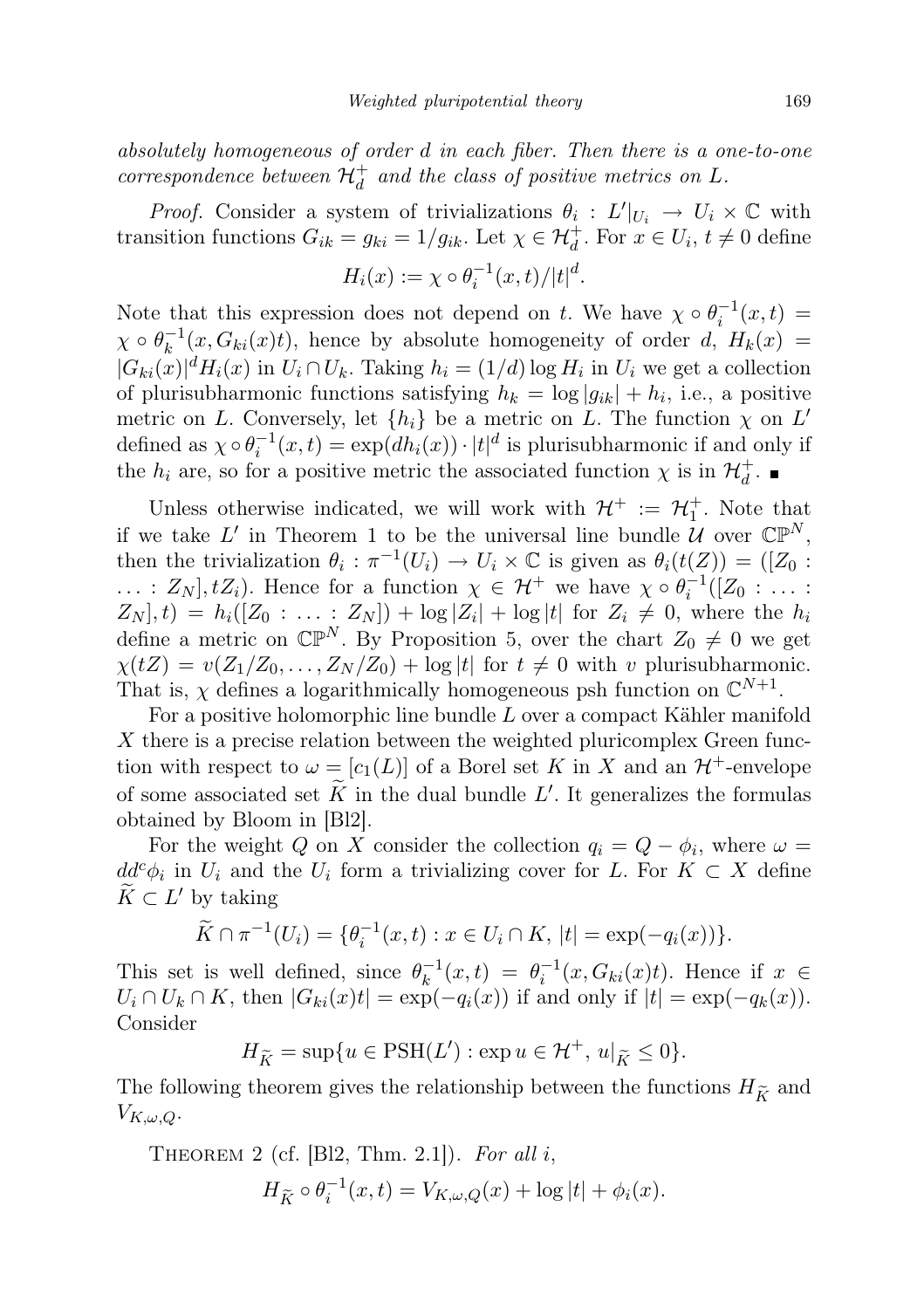Proof. By Theorem 1,

$$
H_{\widetilde{K}} = \sup \{ u : u \circ \theta_i^{-1}(x, t) = h_i(x) + \log |t|, u|_{U_i \cap K} \le 0 \}
$$
  
=  $\sup \{ u : u \circ \theta_i^{-1}(x, t) = h_i(x) + \log |t|, h_i(x) \le q_i, \forall i \}$ 

where the  $h_i$  define a positive metric on L. Hence, for such  $h_i$ ,

$$
H_{\widetilde{K}} \circ \theta_i^{-1}(x, t) = \sup\{h_i(x) : h_i(x)|_{K \cap U_i} \le q_i\} + \log|t|
$$
  
=  $\sup\{v(x) + \phi_i(x) : v \in \text{PSH}(X, \omega), v|_K \le Q\} + \log|t|$   
=  $V_{K, \omega, Q}(x) + \log|t| + \phi_i(x), \forall i.$ 

Theorem 2 allows us to study the behavior of the weighted pluricomplex Green functions as we vary the weight. Namely, we have the following:

PROPOSITION 6 (cf. [Bl2, Cor. 2.2]). Let  $K \subset X$  be a Borel set. Suppose  $\{Q_n\}$ ,  $Q_0$  are mild functions with  $Q_n \nearrow Q_0$ . Then  $\lim_{n\to\infty} V_{K,\omega,Q_n} =$  $V_{K,\omega,Q_0}$ .

*Proof.* Consider the sets  $K_n, M_n \subset L'$ , where

$$
M_n \cap \pi^{-1}(U_i) = \{ \theta_i^{-1}(x, t) : x \in U_i \cap K, |t| \le \exp(-q_i^{(n)}(x)) \},
$$
  

$$
K_n \cap \pi^{-1}(U_i) = \{ \theta_i^{-1}(x, t) : x \in U_i \cap K, |t| = \exp(-q_i^{(n)}(x)) \},
$$

and  $q_i^{(n)} = Q_n - \phi_i, n \geq 0$ . The sequence  $M_n$  is decreasing, with  $\bigcap_{n=1}^{\infty} M_n$  $= M_0$ . By the maximum principle (applied in each fiber),  $H_{M_n} = H_{K_n}$  for  $n \geq 0$  (here we use the assumption of all  $Q_n$  being mild). For a function  $u \in \mathcal{H}^+$  such that  $u \leq 0$  on  $M_0$  and an arbitrary  $\varepsilon > 0$ , there exists an  $n_0$ such that for all  $n \geq n_0$  we have  $M_n \subset \{u < \varepsilon\}$ . The function  $u - \varepsilon$  is in  $\mathcal{H}^+$  and for  $n \geq n_0$  it satisfies  $u - \varepsilon \leq H_{M_n} \leq \lim_{n \to \infty} H_{M_n} \leq H_{M_0}$ , hence  $\lim_{n\to\infty} H_{M_n} = H_{K_0}$ . By Theorem 2,  $\lim_{n\to\infty} V_{K,\omega,Q_n} = V_{K,\omega,Q_0}$ .

PROPOSITION 7 (cf. [Bl2, Cor. 2.4]). Let  $Q_n$ ,  $n \geq 0$ , be mild functions on X such that  $Q_n \searrow Q_0$ . Then  $V_{K,\omega,Q_0} = \lim_{n \to \infty} V_{K,\omega,Q_n}$ .

*Proof.* Since the potentials  $\phi_i$  of  $\omega$  are continuous, we have  $H^*_{\widetilde{K}} \circ \theta_i^{-1}(x,t)$  $V_{K,\omega,Q_0}^*$  + log  $|t| + \phi_i$  for all i. We can assume that the set  $M_1$  (see Proposition 6) is not  $\omega$ -polar. By Proposition 2,  $H_{K_0}^*$  is plurisubharmonic on L'. Let  $H = \lim_{n \to \infty} H_{M_n}$ . The function H is in  $\mathcal{H}^+$  and satisfies  $H \leq 0$  on  $K_0 \setminus P$ , where P is some pluripolar set. Hence  $H \le H_{K_0}^*$ .

COROLLARY 1. The conclusion of Proposition 6 holds when the convergence  $Q_n \nearrow Q_0$  takes place quasi-everywhere on X, that is, outside some ω-polar set.

COROLLARY 2. The conclusion of Proposition 7 holds when the convergence  $Q_n \searrow Q_0$  takes place quasi-everywhere on X.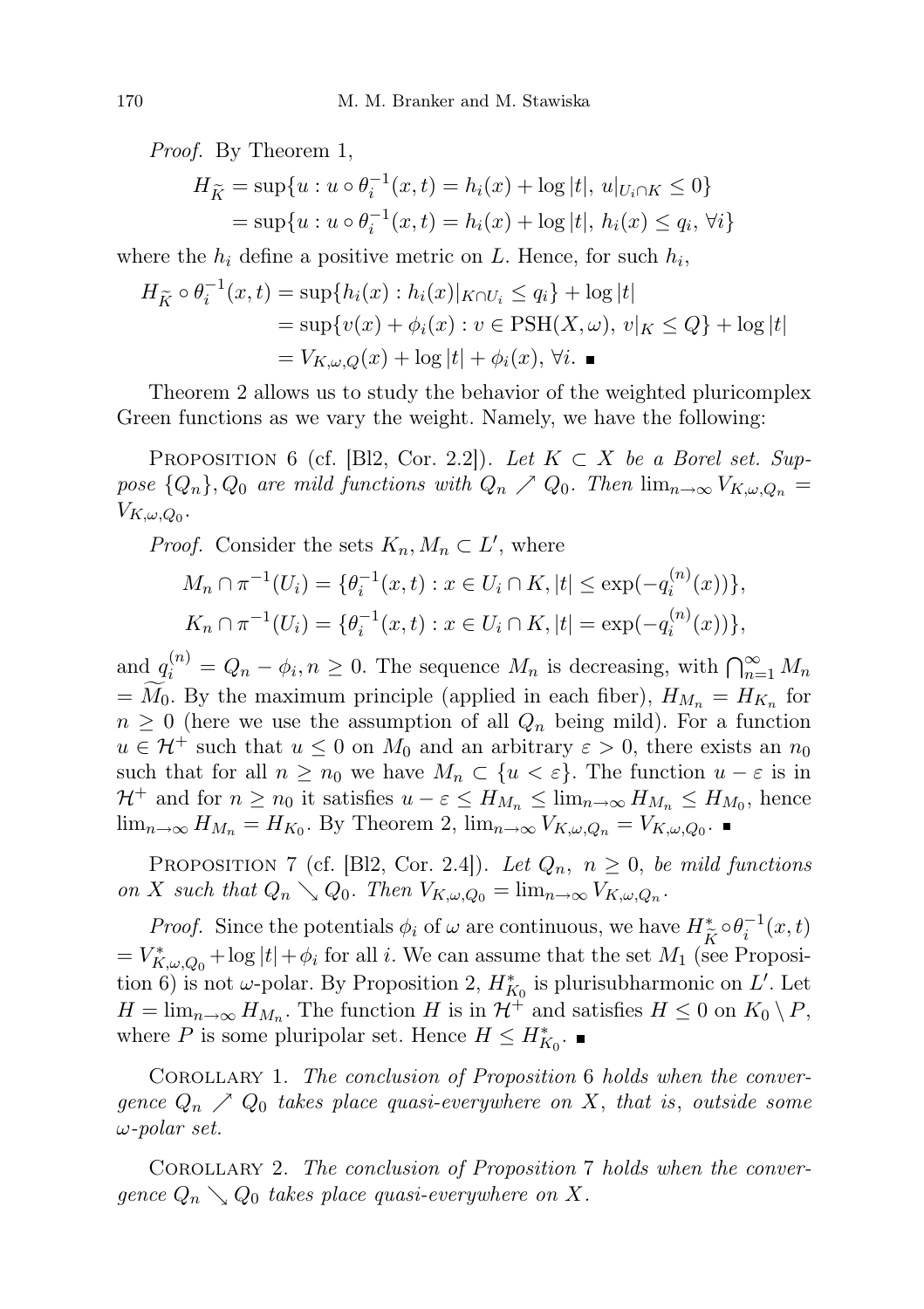2. Approximation and pullbacks by holomorphic maps. In standard pluripotential theory in  $\mathbb{C}^N$  and its weighted generalization there is a function  $\Phi_K$  such that  $\log \Phi_K = V_{K,Q}$ . The function  $\Phi_K$  is given as the supremum of certain functions with "regular" growth, that is, polynomials (when  $Q \equiv 0$ ) or weighted polynomials (see Theorem 6.2 in [Si1], Theorem 2.8 in [Bl1], and Théorème 5.1 in [Ze]). In [GZ1] it is proven that  $V_{K,\omega}(x) = \sup\{(1/n)\log ||s||_{n\varphi}(x) : n \ge 1, s \in \Gamma(X,L^n), \sup_K ||s||_{n\varphi} \le 1\},\$ where  $L$  is a positive holomorphic line bundle over a compact manifold  $X$ ,  $\omega = dd^c \varphi_i$  in a trivializing cover  $U_i$  is a (global) Kähler form and the norm  $||s||_{n\varphi}$  of a section s of the tensor power  $L^n$  is computed as follows:  $||s||_{n\varphi} = |s_j| \exp(-n\varphi_j)$  in  $U_j$ . All such theorems are based on the possibility of approximation of general plurisubharmonic functions by so-called Hartogs functions, which are obtained by certain operations from functions of the type  $\log|f|$  with f holomorphic (cf. [Kl, Theorem 5.1.6]). Such approximation may not always be possible, but is possible for example in pseudoconvex domains in  $\mathbb{C}^N$ , as shown in [Bre]. Below, we will work in pseudoconvex neighborhoods of the zero section of  $L'$  to prove the following:

THEOREM 3. Let X, L,  $\varphi$ ,  $\omega$  be as above. Let Q be a mild function on X and let  $K$  be a compact subset of  $X$ . Then

$$
V_{K,\omega,Q} = \log \Phi_{K,\omega,Q} \quad \text{where} \quad \Phi_K(x) = \sup_{n \ge 1} (\Phi_n(x))^{1/n}
$$

with

$$
\Phi_n(x) = \sup\{\|s\|_{n\varphi}(x) : n \ge 1, \, s \in \Gamma(X, L^n), \, \sup_K \exp(-nQ)\|s\|_{n\varphi} \le 1\}.
$$

Unlike [GZ1], in which the theorem was proved for  $Q \equiv 0$ , we will not use  $L^2$ -estimates for the  $\bar{\partial}$ -operator. Instead, we will apply the Approximation Lemma (see below), which we will prove using an argument that can be traced back to [Bre]. Similar lemmas, e.g. [Ze, Lemme 5.2] and [Be1, Lemma 2.1 and 3.2], were proved for Stein manifolds. However, a neighborhood of the zero section of a negative line bundle  $L'$  cannot be Stein (since it contains the zero section as a compact complex submanifold), so an extra effort is needed to make the argument work in our case. This is achieved by blowing down the zero section, as shown below.

APPROXIMATION LEMMA. Let X,  $\omega$ , L be as above and let  $v \in \mathrm{PSH}(X, \omega)$  $\bigcap \mathcal{C}^{\infty}$  be such that  $dd^c v + \omega$  is strictly positive. Then for every  $\varepsilon > 0$  and every compact  $K \subset X$  there exist  $N_1, \ldots, N_m$  and  $s_1, \ldots, s_m$  such that  $s_j \in$  $\Gamma(X, L^{N_j}), j = 1, \ldots, m, \text{ and}$ 

$$
v(x) - \varepsilon \le \sup_{1 \le j \le m} (1/N_j) \log ||s_j(x)||_{N_j \varphi} \le v(x) \quad \text{ for all } x \in K,
$$

where the norm of the section  $s_j$  is computed as above.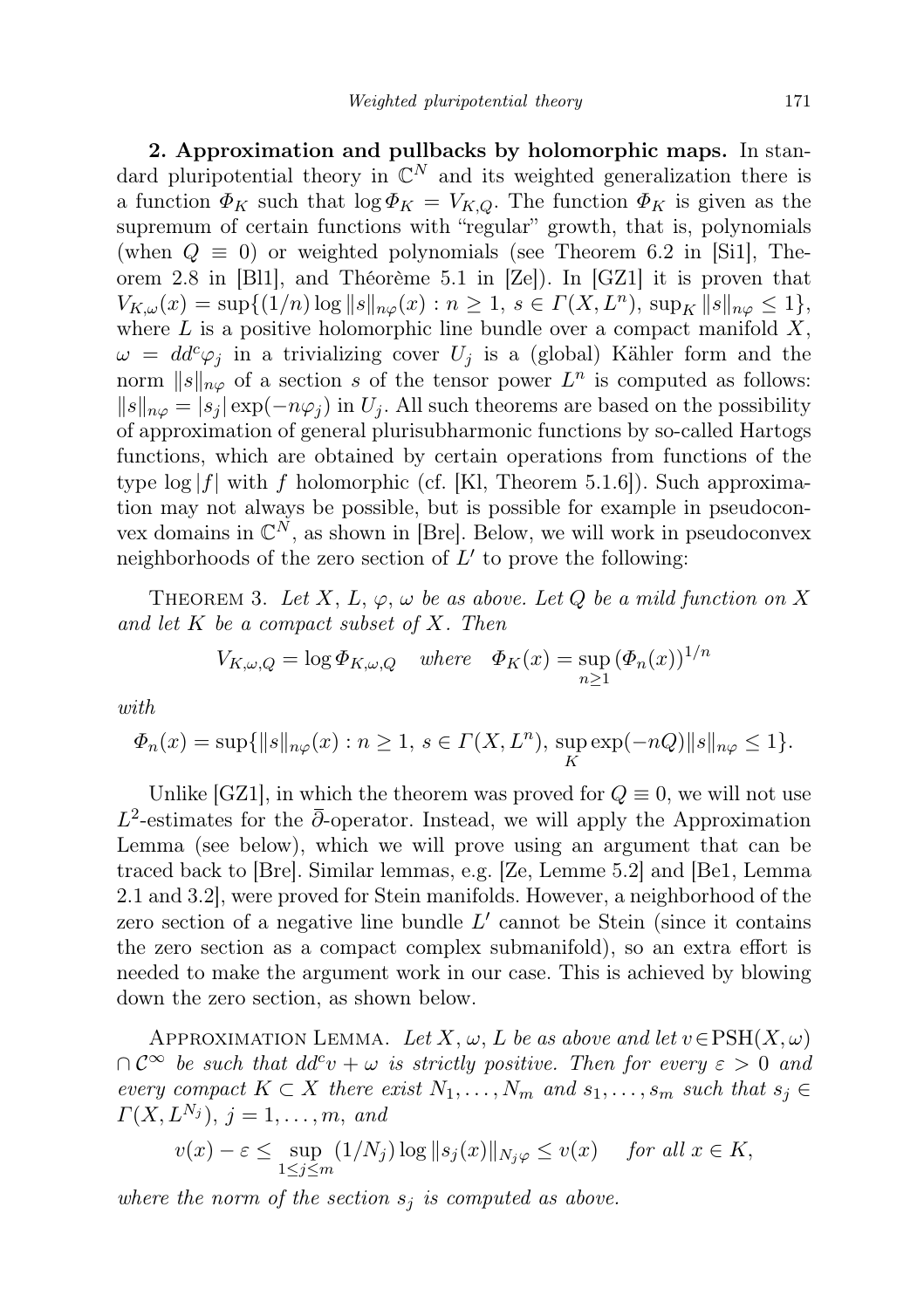*Proof.* Let  $\varphi_i$  be local potentials for the Kähler form  $\omega$ ,  $[\omega] = [c_1(L)]$ , and let  $h = \{h_i = v + \varphi_i\}$  be the positive metric corresponding to v. The inequality in the statement of the lemma is equivalent to

$$
h_i - \varepsilon \le \sup_{1 \le j \le m} (1/N_j) \log |s_j(x)| \le |h_i(x)|, \quad x \in K \cap U_i, i = 1, \dots, l,
$$

where  $|\cdot|$  is the usual absolute value of a complex number. Let  $r \in (0, 1)$  and let  $\chi_r$  be the function in the class  $\mathcal{H}^+$  on  $L'$  associated with the metric  $r \cdot h$ . For every r the set  $\Omega_r = \{\chi_r < 1\}$  is a strictly pseudoconvex neighborhood of the zero section in L' (cf. [GF, VI.6.1]). Fix a point  $x_0 \in K$  and  $\zeta_0 =$  $\theta_i^{-1}(x_0, 1)$ . Then  $|t| < \chi_r(\zeta_0)$  if and only if  $(x_0, t) \in \Omega := \Omega_r$ . The function  $f(t) = \sum_{n=1}^{\infty} (\chi_r(\zeta_0))^{n} t^n$ ,  $|t| < 1/\chi_r(\zeta_0)$ ,  $f(0) = 0$ , is holomorphic on the analytic set  $(\Omega \cap L'_{x_0}) \cup X$  and is identically 0 on X.

Let us consider the Remmert reduction of  $\Omega$  (see [Gr, Theorem 1], or [P, Theorem 2.7 and preceding discussion]). That is, we have a Stein space Y and a proper surjective holomorphic map  $\Phi: \Omega \to Y$  with the following properties: (i)  $\Phi$  has connected fibers; (ii)  $\Phi_*(\mathcal{O}_\Omega) = \mathcal{O}_Y$ ; (iii) the canonical map  $\mathcal{O}_Y(Y) \to \mathcal{O}_\Omega(\Omega)$  is an isomorphism; (iv) if  $\sigma : \Omega \to Z$  is a holomorphic map into a Stein space  $Z$  then there exists a uniquely determined holomorphic map  $\tau: Y \to Z$  such that  $\tau \circ \Phi = \sigma$ . The map  $\Phi$  blows down the zero section of L'. Note that the set  $A = \Phi(L'_{x_0} \cup X) = \Phi(L'_{x_0})$  is analytic in Y (by Remmert's proper mapping theorem) and the function  $\tilde{f}(\Phi(t)) := f(t)$ is holomorphic on  $A$  (by property (ii) of Remmert's reduction). Every analytic set in a complex space is the support of a closed complex subspace (cf. [GR, A.3.5]), so we can apply Theorem V.4.4 of [GR] to conclude that the function f is the restriction to A of a function  $\widetilde{F}$  that is holomorphic on the Stein space Y.

By the properties (ii) and (iii) above, there exists a function  $F$  holomorphic on  $\Omega$  such that  $\widetilde{F} \circ \Phi = F$ . For  $t \neq 0$  one can represent F as  $F \circ \theta_i^{-1}(x,t) = \sum_{n=1}^{\infty} F_n^{(i)}(x)t^n$ , with  $F_n^{(i)}$  holomorphic in  $U_i$ . We have  $F \circ \theta_k^{-1}$  $k_{k}^{-1}(x,t) = F \circ \theta_{i}^{-1}(x, G_{ik}(x)t)$ , which gives  $F_{n}^{(i)}(x) = (g_{ik}(x))^{n} F_{n}^{(k)}(x)$ , i.e.,  $F_n$  are cocycles corresponding to holomorphic sections of the tensor product  $L^n$  over  $\Omega_r$ .

Considering the domain of convergence of the representation for  $F \circ \theta_k^{-1}$  $\bar{k}^{-1},$  $k = 1, \ldots, l$ , we get  $\limsup_{n \to \infty} |F_n(x)|^{1/n} \leq \exp rh(x), x \in X$ . Let  $\delta > 0$ . By Hartogs's lemma, there exists an  $n_{\delta} > 1$  such that  $(1/n) \log |F_n(x)| \le$  $r \cdot h(x) + \delta, x \in K, n \geq n_{\delta}$ . For the estimate from below, note that  $F_n(x_0) =$  $\chi_r(\zeta_0) = rh(x_0)$  for all n. Since  $rh = r(v + \varphi)$  is continuous, there exists an  $n_0 \geq n_\delta$  and a neighborhood  $W_{x_0}$  of  $x_0$  such that  $(1/n_0) \log |F_{n_0}(x)| >$  $rh(x) - \delta, x \in W_{x_0}$ . Compactness of K and suitable relations between  $\varepsilon, \delta$ and  $r$  give holomorphic sections satisfying the conclusion of the lemma.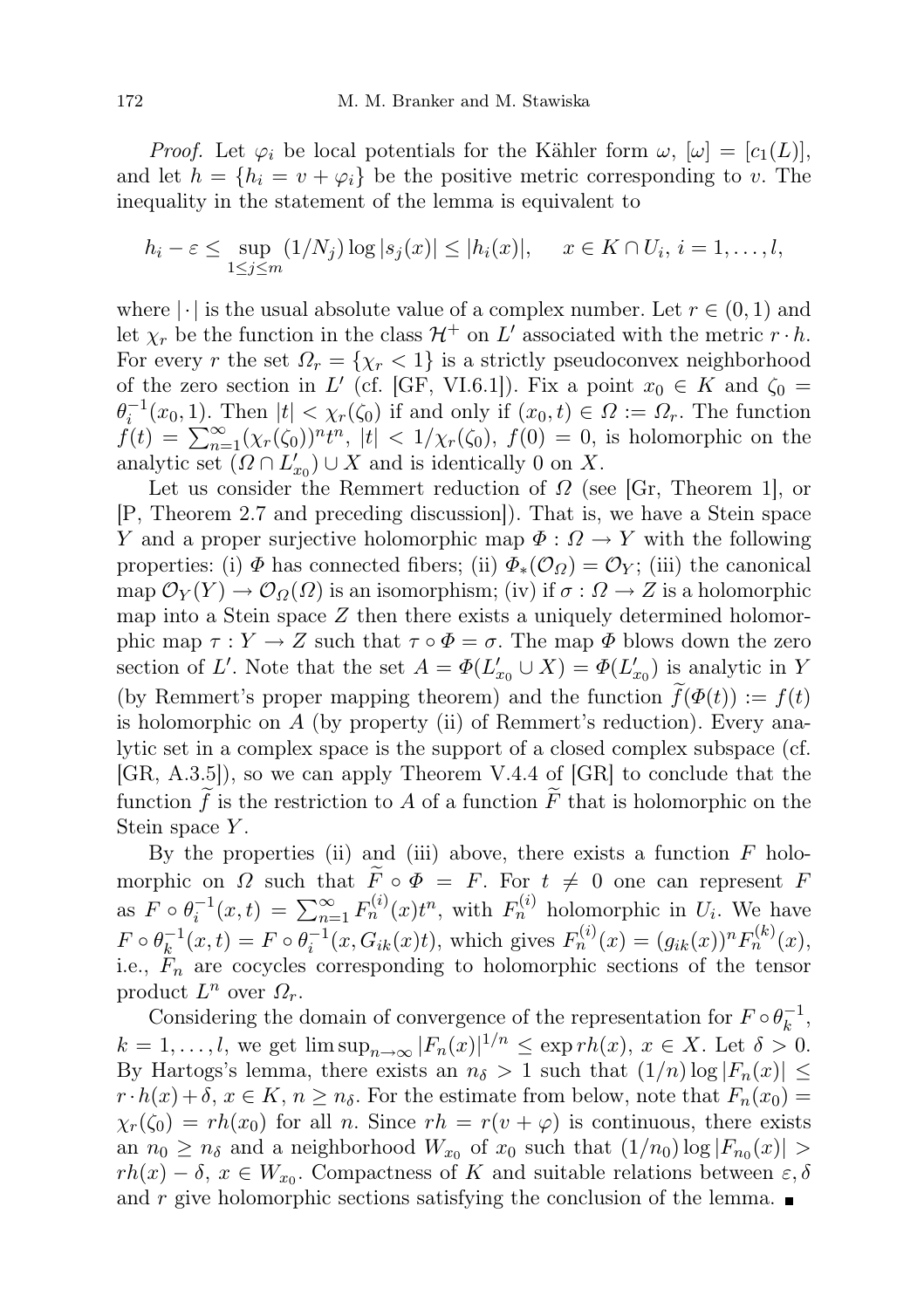Proof of Theorem 3. We mimic the method of proof of Theorem 2.8(i) in [Bl1]. Let  $u \in \text{PSH}(X, \omega)$ ,  $u|_K \leq Q$ . By Theorem 7.1 in [GZ1], there is a sequence  $u_k \in \text{PSH}(X, \omega) \cap C^{\infty}(X)$  such that  $u_k \searrow u$ . Let  $\varepsilon > 0$ . By Dini's theorem, there exists an integer  $k_0$  such that  $u(x) \leq u_k(x) \leq Q(x) + \varepsilon$  for all  $x \in K, k \geq k_0$ . By adding a small multiple of a local Kähler potential in some coordinate neighborhood, we can assume that  $dd^c u_k + \omega$  is strictly positive. By the Approximation Lemma, there exist  $s_j^{(k)} \in \Gamma(X, L^{N_j^{(k)}}), j = 1, \ldots, m_k$ , such that

$$
u_k - 3\varepsilon \le \sup_{j=1,\dots,m_k} \log|\exp(-2N_j^{(k)} \varepsilon s_j^{(k)})| / N_j^{(k)} \le (1/n) \log \Phi_n(x),
$$

where  $n = \max_j N_i^{(k)}$  $j^{(k)}$ ,  $j = 1, \ldots, m_k$ . Hence  $u - 4\varepsilon \leq \log \Phi$ . The reverse inequality is obvious, since  $(1/N)$  log  $||s||_{N\varphi}$  defines a positive singular metric on  $L$ .

Under the assumptions of Theorem 3 we also have the following:

PROPOSITION 8. Let 
$$
\Psi(x) = \lim_{n \to \infty} \psi_n(x) = \sup_{n \ge 1} \psi_n(x)
$$
, with  
\n $\psi_n(x) = \sup{\|s\|_{n\varphi}(x), s \in \Gamma(X, L^n), \sup_K \circ (\exp(-nQ)\|s\|_{n\varphi}) \le 1}$   
\nand  $\sup_K \circ_f(f) := \inf{\sup_{K \setminus P}(f) : P \subset K, P \text{ is PSH}(X, \omega)\text{-polar}}.$  Then

 $V_{K,\omega,Q}^{*} = (\log \Psi_K)^*.$ 

The proof proceeds exactly like that of [Bl1, Theorem 2.8(ii)], provided we have the domination principle on a compact Kähler manifold of dimension N (cf. [Kl, Cor. 3.7.5 and Prop. 5.5.1], [BT1, Cor. 4.5], [Ta] for versions on open subsets of  $\mathbb{C}^N$ ). In our proof we will assume that one of the functions is in  $L^{\infty}(X)$ , since this is the case we need. A more general version was recently proved independently as Proposition 2.7 in [BB]. Proofs of the domination principle rely on the comparison principle, which was established in [GZ2] for the class of functions  $\mathcal{E}(X,\omega)$  defined therein, which contains  $L^{\infty}(X)$  (cf. also [Ko1], [Ko2], [HKH] for proofs in the case of  $L^{\infty}$ -functions on manifolds). Recall the following result, which allows us to apply the comparison and domination principles in the weighted theory:

PROPOSITION 9. If K is not  $\text{PSH}(X,\omega)$ -polar and Q is continuous, then  $V_{K,\omega,Q}^* \in \text{PSH}(X,\omega) \cap L^{\infty}(X)$ . In particular, the complex Monge-Ampère operator  $(\omega_{V_{K,Q}})^n$  is well defined and satisfies  $(\omega_{V_{K,Q}})^N = 0$  in  $X \setminus \overline{K}$ .

Proof. The proof proceeds as that of [GZ1, Theorem 4.2.2], and uses Proposition 2.  $\blacksquare$ 

Now we may state and prove the required domination principle.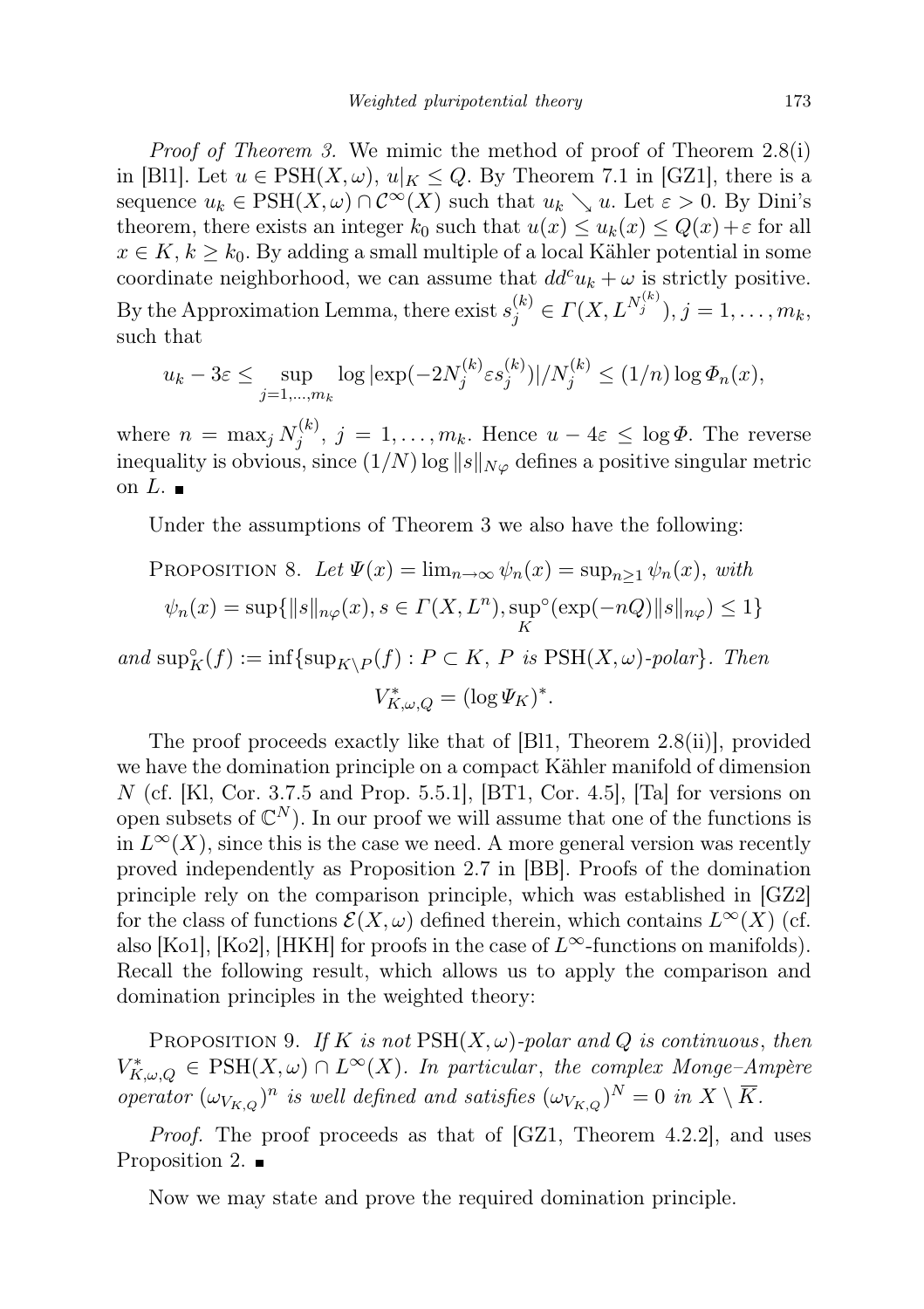THEOREM 4 (Domination principle). Let  $u, v \in \text{PSH}(X, \omega)$  with  $v \in$  $L^{\infty}(X)$  be such that

$$
\int_{\{u
$$

Then  $u \geq v$  in X.

Proof. The following argument was communicated to us by Ahmed Zeriahi. It is enough to prove that  $u \geq v$  on a set of full  $\omega$ -volume in X. We can assume that v is negative everywhere on X. Then for all  $s, t > 0$ ,  ${u-v \leq -s-t} \subset {u-v \leq -s-tv}$ , which for small t is still a subset of  $\{u - v < 0\}$ . Then, by Lemma 2.2 in [EGZ],

$$
0 = \int_{\{u-v<-s-tv\}} (\omega + dd^c u)^N \ge t^N \text{Cap}\{u-v \le -s-t\},
$$

where Cap is the Monge–Ampère capacity defined in [Ko1] (see also [GZ1, Definition 2.4]. Proposition 2.5(1) in [GZ1] implies that Vol $\{u-v \leq -s-t\}$  $= 0$  for  $s, t > 0$ , t small, hence Vol{u – v < 0} = 0. ■

In Section 1 we referred to the definition of "polynomial convexity" with respect to a positive closed current  $\omega$  of bidegree  $(1, 1)$  on a complex manifold X introduced in [Gu]. When X is projective algebraic and  $[\omega] = [c_1(L)]$ ,  $\omega = dd^c \phi$  for a positive holomorphic line bundle L over X, this definition is equivalent to the following one:

DEFINITION 3 ([Gu, Definition 3.1 and Proposition 3.2]). Let K be a compact subset of X. The  $\omega$ -polynomial hull of K is

$$
\widehat{K}^{\omega} = \{ x \in X : ||s||_{n\phi}(x) \le \sup_{K} ||s||_{n\phi} \,\,\forall s \in \Gamma(X, L^{n}) \,\,\forall n \in \mathbb{N} \}.
$$

Directly from Theorem 3 we obtain the following:

COROLLARY 3. For every compact  $K \subset X$  and for every mild function Q on X we have

$$
V_{K,Q,\omega} = V_{\widehat{K}^{\omega},Q,\omega}.
$$

Finally, we are interested in how weighted pluricomplex Green functions change under a holomorphic map  $f: X \to X$ , where X is a compact Kähler manifold (not necessarily projective algebraic) with a closed real (1, 1) current  $\omega$  on X with continuous local potentials (not necessarily a Kähler form). Proposition 4.4.5 in [GZ1] states that if  $f : X \to X$  is holomorphic, and  $K \subset X$  is a Borel set, then  $V_{f(K),\omega} \circ f \leq V_{K,f^*\omega}$ . The proof applies also to the weighted pluricomplex Green function and gives the following:

PROPOSITION 10. Let  $X, \omega, K$  be as above and let Q be a mild function on X. Then  $V_{f(K),\omega,Q} \circ f \leq V_{K,f^*\omega,Q \circ f}$  in X.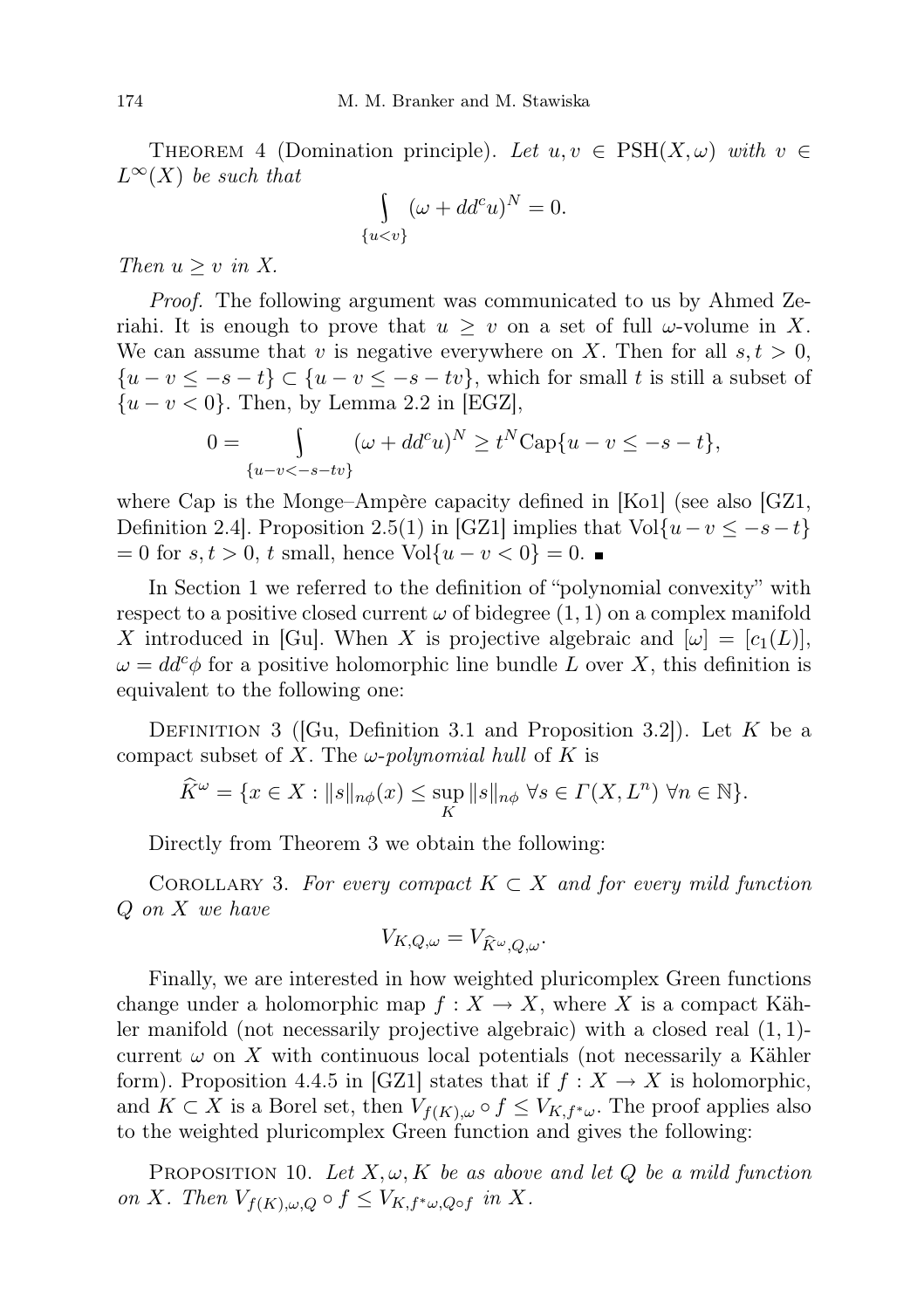Below, we establish a relation between the pullback of  $V_{K,\omega,Q}$  by a surjective holomorphic map  $f: X \to X$  and  $V_{f^{-1}(K), \omega, \tilde{Q}}$  with an appropriate function  $\widetilde{Q}$ . For a function  $u : X \to \mathbb{R} \cup \{-\infty\}$  let us define  $f_*u(x) =$  $\sup\{u(y): y \in f^{-1}(x)\}\.$  This is a well-defined function, since  $f^{-1}(x)$  is compact. Also, let  $f^*u = u \circ f$ . The following theorem generalizes Theorem 2.12 in [Bra] and Theorem 1 in [St1] (it yields both as special cases):

THEOREM 5. Assume that there exist  $\alpha$  and  $\beta$ ,  $1 < \alpha \leq \beta$ , such that

$$
\alpha f_*(\text{PSH}(X,\omega)) \subset \text{PSH}(X,\omega), \quad f^*(\text{PSH}(X,\omega)) \subset \beta \cdot \text{PSH}(X,\omega).
$$

Then for every Borel set  $K \subset X$  and every mild function Q on X,

 $\alpha V_{f^{-1}(K),\omega,f^*Q/\alpha}(x) \leq V_{K,\omega,Q} \circ f(x) \leq \beta V_{f^{-1}(K),\omega,f^*Q/\beta}.$ 

*Proof.* Let  $u \in \text{PSH}(X,\omega)$  be such that  $\alpha u \leq f^*Q$  on  $f^{-1}(K)$ . Then  $v = \alpha f_* u$  is in PSH $(X, \omega)$  and satisfies  $v \leq Q$  on X. Moreover,  $\alpha u(x) \leq$  $v(f(x)) \leq V_{K,\omega,Q}(f(x))$ , which gives the first inequality. For the second one, if  $u \in \text{PSH}(X, \omega)$  satisfies  $u \leq Q$  on K, then by assumption  $(1/\beta)f^*u$ is in PSH $(X, \omega)$  and  $(1/\beta)f^*u \leq (1/\beta)f^*Q$  on  $f^{-1}(K)$ , which gives the conclusion.

On  $X = \mathbb{CP}^N$ , the assumptions of Theorem 5 are equivalent to assumptions about growth of f made in Theorem 2.12 in [Bra] or its unweighted counterpart, Theorem 5.3.1 in [Kl]. Details may be found in Theorem 1 in [St1] and its proof. The main theorem in [St2] has conditions equivalent to the assumption  $\alpha f_*PSH(X,\omega) \subset \text{PSH}(X,\omega)$  when  $X \hookrightarrow \mathbb{CP}^N$  is a projective algebraic manifold and  $\omega$  is the pullback of the Fubini–Study form by the embedding  $\hookrightarrow$ . One of the conditions is that f has an attracting divisor in  $X$ , so in fact the assumption is quite strong.

Acknowledgments. The authors thank Thomas Bloom, Finnur Lárusson, Ragnar Sigurdsson and Ahmed Zeriahi for helpful comments on previous drafts of this paper. In addition, the second named author thanks the DFG Research Center Matheon, in particular Professor Volker Mehrmann, for making it possible for her to stay and work in Berlin in the academic year 2007/08.

## References

- [BT1] E. Bedford and B. A. Taylor, A new capacity for plurisubharmonic functions, Acta Math. 149 (1982), 1–40.
- [BT2] —, —, Plurisubharmonic functions with logarithmic singularities, Ann. Inst. Fourier (Grenoble) 38 (1988), 133–171.
- [Be1] R. Berman, Bergman kernels and equilibrium measures for line bundles over projective manifolds, preprint, arXiv:0710.4375.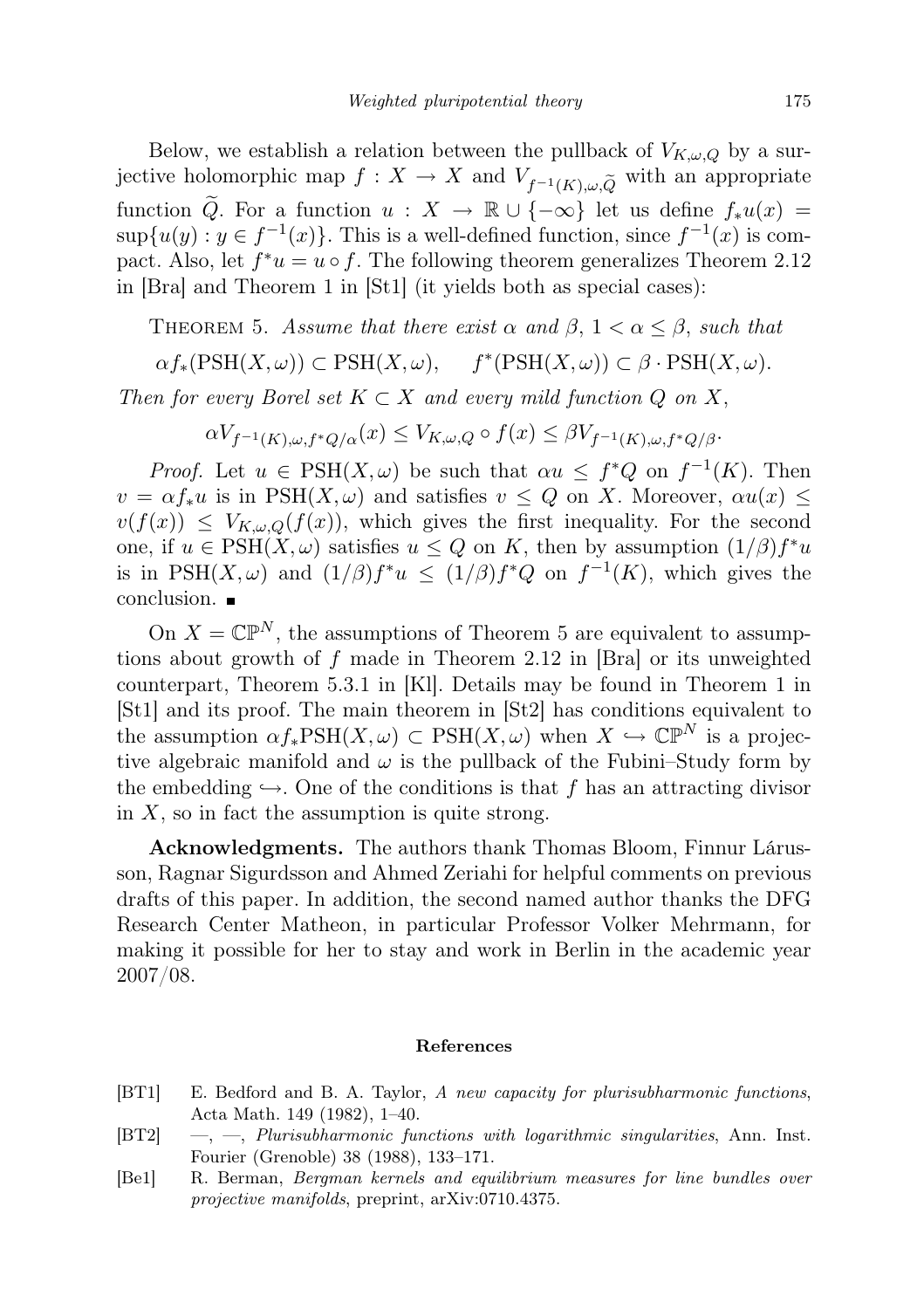- [Be2] R. Berman, Bergman kernels and equilibrium measures for ample line bundles, preprint, arXiv:0704.1640.
- [Be3] —, Bergman kernels for weighted polynomials and weighted equilibrium measures of  $\mathbb{C}^n$ , preprint, arXiv:math/0702357.
- [BB] R. Berman and S. Boucksom, Capacities and weighted volumes of line bundles, preprint, arXiv:0803.1950v1.
- [Bl1] T. Bloom, Appendix B in [ST].
- [Bl2] —, Weighted polynomials and weighted pluripotential theory, preprint, arXiv: math/0610330v2.
- [BL] T. Bloom and N. Levenberg, Weighted pluripotential theory in  $\mathbb{C}^N$ , Amer. J. Math. 125 (2003), 57–103.
- [Bra] M. M. Branker, Approximation by weighted polynomials in  $\mathbb{R}^k$ , Ann. Polon. Math. 85 (2005), 261–279.
- [Bre] H. J. Bremermann, On the conjecture of the equivalence of the plurisubharmonic functions and the Hartogs functions, Math. Ann. 131 (1956), 76–86.
- [De] J.-P. Demailly, Singular Hermitian metrics on positive line bundles, in: Complex Algebraic Varieties (Bayreuth, 1990), Lecture Notes in Math. 1507, Springer, Berlin, 1992, 87–104.
- [DPS] J.-P. Demailly, T. Peternell and M. Schneider, Pseudo-effective line bundles on compact Kähler manifolds, Int. J. Math. 12 (2001), 689–741.
- [EGZ] P. Eyssidieux, V. Guedj and A. Zeriahi, Singular Kähler–Einstein metrics, preprint, arXiv:math/0603431v1.
- [Gr] H. Grauert, Über Modifikationen und exzeptionelle analytische Mengen, Math. Ann. 146 (1962), 331–368.
- [GF] H. Grauert and K. Fritzsche, From Holomorphic Functions to Complex Manifolds, Grad. Texts in Math. 213, Springer, New York, 2002.
- [GR] H. Grauert and R. Remmert, Theory of Stein Spaces, Grundlehren Math. Wiss. 236, Springer, Berlin, 1979.
- [Gu] V. Guedj, Approximation of currents on complex manifolds, Math. Ann. 313 (1999), 437–474.
- [GZ1] V. Guedj and A. Zeriahi, Intrinsic capacities on compact Kähler manifolds, J. Geom. Anal. 15 (2005), 607–639.
- $[GZ2] \quad -,-$ , The weighted Monge–Ampère energy of quasiplurisubharmonic functions, J. Funct. Anal. 250 (2007), 442–482.
- [HKH] Le Mau Hai, Nguyen Van Khue and Pham Hoang Hiep,  $\omega$ -pluripolar sets and subextension of  $\omega$ -plurisubharmonic functions on compact Kähler manifolds, Ann. Polon. Math. 91 (2007), 25–41.
- [Kl] M. Klimek, Pluripotential Theory, Clarendon Press, Oxford, 1991.
- [Ko1] S. Kołodziej, The Monge–Ampère equation on compact Kähler manifolds, Indiana Univ. Math. J. 52 (2003), 667–686
- [Ko2] —, The complex Monge–Ampère equation and pluripotential theory, Mem. Amer. Math. Soc. 178 (2005), no. 840.
- [MS] B. S. Magnússon and R. Sigurdsson, Disc formulas for the weighted Siciak– Zahariuta extremal function, Ann. Polon. Math. 91 (2007), 241–247.
- [P] Th. Peternell, Pseudoconvexity, the Levi problem and vanishing theorems, in: H. Grauert, Th. Peternell and R. Remmert (eds.), Several Complex Variables VII: Sheaf-Theoretical Methods in Complex Analysis, Encyclopedia Math. Sci. 74, Springer, Berlin, 1994, 221–257.
- [ST] E. B. Saff and V. Totik, Logarithmic Potentials with External Fields, Grundlehren Math. Wiss. 316, Springer, Berlin, 1997.